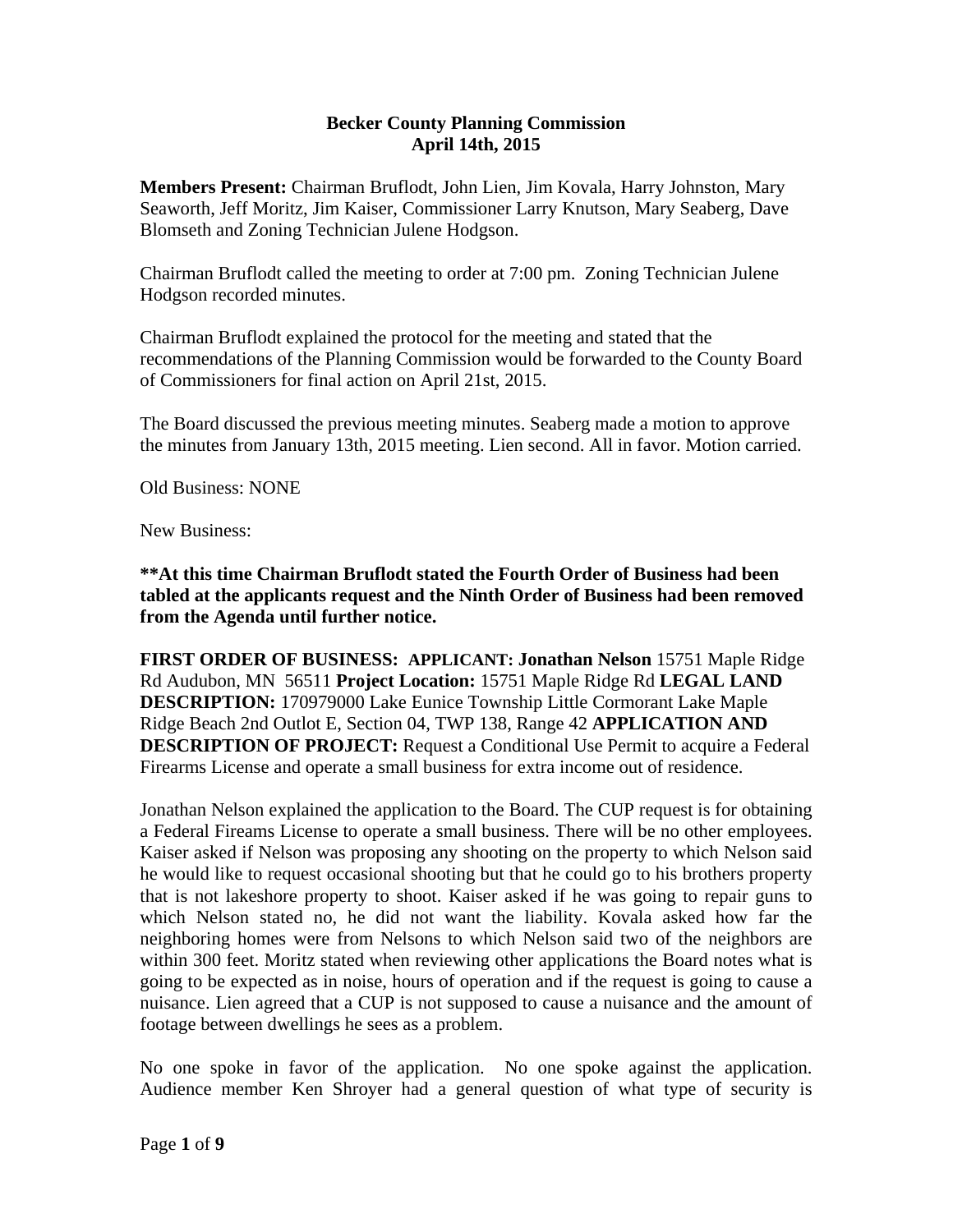required against theft if he has a number of firearms on the property to which Bruflodt stated the Federal licensing process restricts this along with the background checks Nelson will have to complete. There was written correspondence from Robin Steenson, LaVerne Czichotzki and David Meyer. Some of the comments included: Not a problem with Nelson selling firearms on his property as long as firearms are not being discharged on the property. They have heard guns discharged in that area in the past and there are homes too close to be discharging firearms in that area. Neighbor against project altogether. Small residential area on a dead end road that has increased in population over the years and still has lots available to grow further. Term small business is pretty vague, not enough detail regarding the amount of business that is expected or will be allowed. Area historically residential, opening the door to commercial activities in this area isn't conducive of the recreational lifestyle that is expected. Does not want the Board to set a bad precedent, at the very least ensure that provisions are in place to limit the potential size/volume of activity allowed. At this time, testimony was closed and further discussion was held.

Lien noted it would be hard to regulate how much shooting would be allowed, if a gun is off site, sometimes it takes several rounds to site it in correctly. Johnston suggested Nelson could go to his brothers for any shooting of the retail guns. Lien and Knutson both stated the Board could restrict the size of guns allowed to shoot on the property. Kaiser noted it would be hard to control and enforce if they stipulate no shooting and someone else in the area shoots (sound travels), but it is not Nelson, then his CUP would be in jeopardy. Bruflodt stated the Board has previously issued CUPs for the license for selling firearms with no shooting on the property. Lien stated they could restrict the use on the property to personal firearms, not comfortable with the shooting of larger guns. Johnston noted they could eliminate center bore rifles, the larger caliber, everything larger than a 22 or shotgun. Kovala noted that no matter the size of gun being shot, it creates a lot of noise and echoes because of the lake. Blomseth questioned what they could restrict so Nelson could still fire his own weapons if needed. Kaiser stated the Board could restrict the firing of any guns that are for sale. There was no further discussion by the Commission.

**MOTION: Lien made a motion to approve a conditional use permit as submitted to acquire a Federal Firearms License with the stipulation that no shooting can be conducted on the property from the guns being sold for retail. The approval was allowed based on the fact the request meets the criteria of the Ordinance. Blomseth second. All in favor except Kovala. Majority ruled. Motion carried to approve.**

**SECOND ORDER OF BUSINESS: APPLICANT: Kelly Schwarzrock** 45152 St Hwy 87 Frazee, MN 56544 **Project Location:** 45152 St Hwy 87 **LEGAL LAND DESCRIPTION:** 110064000 Evergreen Township SW1/4 LESS HWY, Section 14, TWP 138, Range 38 **APPLICATION AND DESCRIPTION OF PROJECT:** Request a Conditional Use Permit to operate a heavy truck shop on property zoned Agricultural.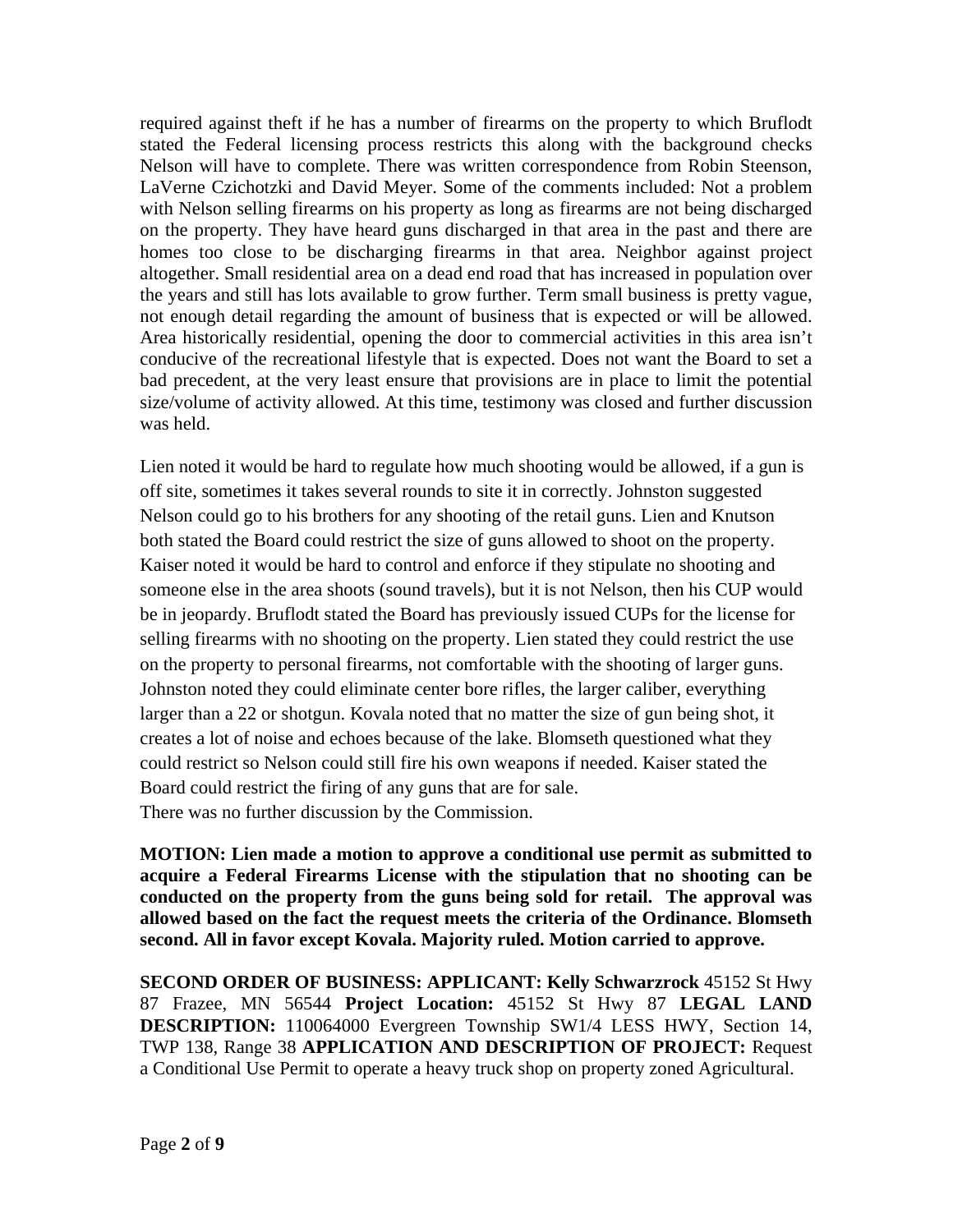Kelly Schwarzrock explained the application to the Board. Schwarzrock wished to operate a heavy truck shop on his property. Kovala asked what would be done with the used oil to which Schwarzrock stated he would use it as fuel to heat his shop and his brothers shop. Kovala asked how many trucks would be located on the property at one given time to which Schwarzrock stated less than 10 and there will be more trees planted as a buffer. Schwarzrock stated it will not become a salvage yard and the only permanent truck that will be parked there will be one used to move the trailers around. If the vehicles and/or trailers are not able to be repaired, they will be removed from the property. The ones that will be parked on the property will be operable ones waiting to be picked up by the customers.

No one spoke in favor of the application. No one spoke against the application. There was no written correspondence either for or against the application. At this time, testimony was closed and further discussion was held.

Lien stated the business will be on his private property so if any stipulations of the CUP are not followed, the CUP will be jeopardized. Kovala stated property is in nice condition. It was the concensus of the Board that the request meets the criteria of the Ordinance.

There was no further discussion by the Commission.

**MOTION: Kovala made a motion to approve a Conditional Use Permit as submitted to operate a heavy truck shop with not more than 10 trucks sitting outside at one time and no inoperable vehicles due to fact the request meets the criteria of the Ordinance and would not be detrimental to the surrounding area. Seaberg second. All in favor. Motion carried to approve.** 

**THIRD ORDER OF BUSINESS: APPLICANT: City of Wolf Lake** PO Box 5 Wolf Lake, MN 56593 **Project Location:** Wolf Pack Rd **LEGAL LAND DESCRIPTION:** 377107000 Wolf Lake Township Wolf Lake PT GOVT LOT 2: COMM SE COR TH N 617' TO POB..;BALL PARK, Section 33, TWP 139, Range 37 **APPLICATION AND DESCRIPTION OF PROJECT:** Request an amendment to Conditional Use Permit Document #381610 to allow expansion of the existing campground from 4 campsites to 15 campsites on publically owned property.

Eugene Aho with the City of Wolf Lake explained the application to the Board. There is the current park established with the existing CUP on 11 acres. They wish to expand the park with more RVs and tent sites to total 15. The Board went over the smaller drawings submitted that refer to the proposed areas for the additional sites. The City of Wolf Lake are working with the DNR and the State of Minnesota regarding the proposed project. Kovala spoke to the neighboring property owners that live the closest to the project and share the road and thery were not against the application.

No one spoke in favor of the application. Cindy Dingman spoke against the application. She voiced her concerns that were also submitted in writing. There was written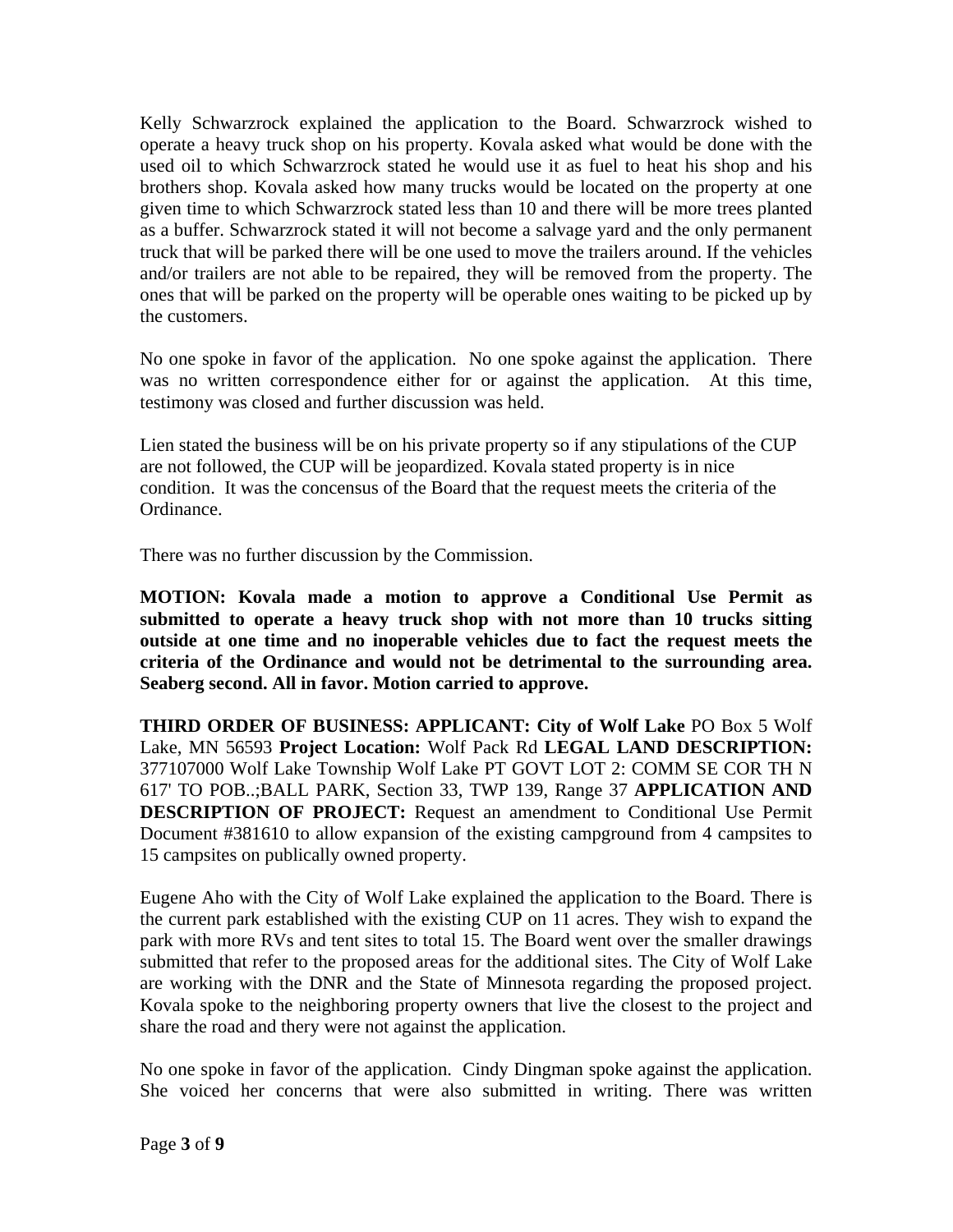correspondence From Cindy Dingman against the application. Dingman stated concern regarding further safety problems and public disturbances to the parks' entrance road. Increase in traffic, not regularly patrolled, crowd disturbances. Underage drinking occurs often with races up and down the road. There are no signs to warn drivers of children and people walking on the road. Adding more campsites to the park and campground that has no security personnel to monitor and keep campers and residents safe is a huge concern. Sheriff department is too far away to monitor area and enforce speed limit. No schedule to patrol road or area. Concern regarding taxes going up if the City were to patrol the area and they are worried the existing restroom and shower facilities will not be sufficient to accommodate the use. Worry of danger of campfires becoming out of control. Questioning how the City of Wolf Lake is capable of funding for a new water treatment facility and maintain it within economical reason, how they intend to fund this expansion of the campgrounds and fund police patrol of traffic and crowds. Letter read from Arlen Kangas (who was out of the area during the Public Hearing) addressing the concerns outlined. The proposal is part of the planned improvements to the Waterfront Recreation Area and there will be individual electric hookups and a new toilet has been added. They will work with the County's Sheriff Office to provide regular patrols and they plan to install a security camera to deter aberrant behavior or provide evidence in situations where prosecution is warranted. They agree signage could be improved on the township road and will encourage local officials to make those changes. The use of fire rings and having a mowed buffer area will limit the spread of fire. A quick review of past complaints registered with the Sheriff's office does not lead to believe that this has been a "trouble spot" for the City or County. This is a volunteer effort using funds raised from non-City and non-County sources. There is no profit motivation and the hope is to appropriately monitor and manage the park use for the benefit of many. At this time, testimony was closed and further discussion was held.

Bruflodt asked who manages and keeps track of the people coming and going to which Aho stated up until now the Liquor store keeps a log on who checks in and pays for the use of the campground. He added that may have to be looked at to put something more formal into place. Bruflodt stated adding more signs and controlling any fires seems like an easy fix, but patrolling certain areas is a problem everywhere due to lack of manpower. Lien stated the CUP is put into place for control and if the language is not followed, the CUP can be revoked. Seaberg asked if the current campsite area must follow regulations already and Aho answered yes from the Minnsota Department of Health, DNR and MPCA. Johnston, Knutson and Bruflodt agreed that any and all concerns can be addressed by the City of Wolf lake and the permitting authorities up and beyond the Planning Commission and County Board. If the license is not obtained from the Minnesota Department of Health, the campgrounds will not be open for use. Lien stated if the provisions of the CUP are not followed, the CUP will be revoked. It was the concensus of the Board that the request meets the criteria of the Ordinance.

There was no further discussion by the Commission.

## **MOTION: Lien made a motion to amend the existing Conditional Use Permit #381610 as submitted to allow expansion of the existing campground from 4**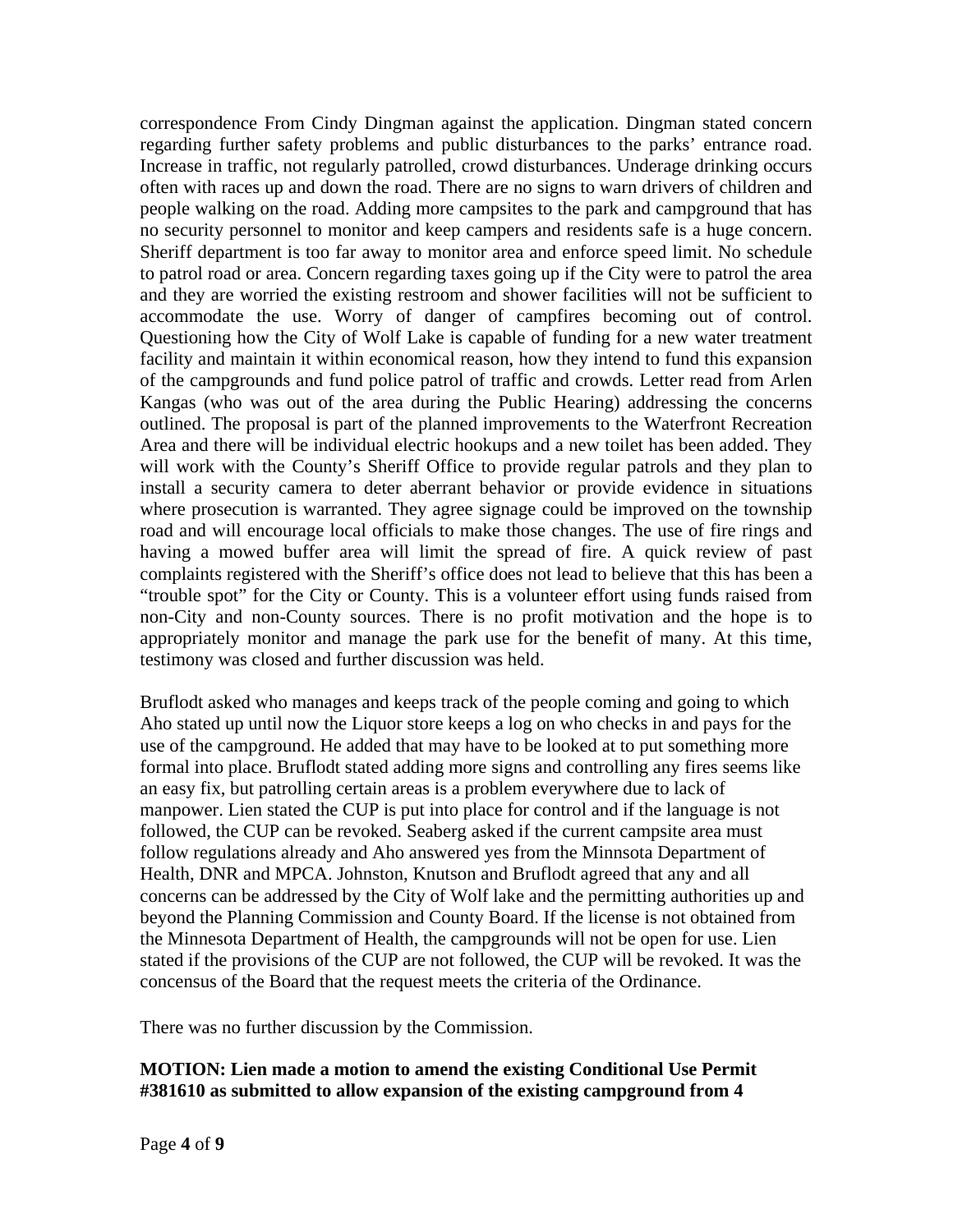**campsites to 15 campsites due to fact the request meets the criteria of the Ordinance. If all provisions of the CUP are not followed, the CUP will be revoked. Johnston second. All in favor. Motion carried to approve.** 

**FOURTH ORDER OF BUSINESS: APPLICANT: Greater Minnesota Gas Company along with Viking Gas Company** PO Box 68 Le Sueur, MN 56058 **Project Location:** 15357 Co Hwy 19 **LEGAL LAND DESCRIPTION:** 190076003 Lake View Township PT NE1/4 SE1/4, PT SE1/4 SE1/4 COMM.. TO POB., Section 05, TWP 138, Range 41 **APPLICATION AND DESCRIPTION OF PROJECT:** Request a Conditional Use Permit to install a Natural Gas Regulator Station on property zoned Agricultural for essential services. Tabled application until next month- application will be proposed on different parcel across the road.

**FIFTH ORDER OF BUSINESS: APPLICANT: Walter Jehs** 11651 US Hwy 10 Lake Park, MN 56554 **Project Location:** 11651 US Hwy 10 **LEGAL LAND DESCRIPTION:** 180046000 Lake Park Township 4.58 AC IN NW1/4 OF NE1/4 & W 10 RDS OF N 30 RDS OF NE1/4 OF NW1/4, Section 07, TWP 139, Range 43 **APPLICATION AND DESCRIPTION OF PROJECT:** Request a Conditional Use Permit to operate rental storage buildings/units for monthly rental on an Agricultural zoned property.

Walter Jehs explained the application to the Board. He would like to construct a storage building on his property to rent out for boat storage. Kaiser asked if Jehs will have to level the hill to which Jehs answered yes to make it site suitable for the structure.

No one spoke in favor of the application. No one spoke against the application. There was no written correspondence either for or against the application. At this time, testimony was closed and further discussion was held.

Kovala visited the site and said he had no concerns. It was the concensus of the Board that the request meets the criteria of the Ordinance.

There was no further discussion by the Commission.

**MOTION: Kaiser made a motion to approve a Conditional Use Permit as submitted to operate a rental storage building/units for monthly rental on an Agricultural zoned property due to fact the request meets the criteria of the Ordinance and would not be detrimental to the area. Kovala second. All in favor. Motion carried to approve.** 

**SIXTH ORDER OF BUSINESS: APPLICANT: Marty Solmon** 12044 Co Hwy 17 Detroit Lakes, MN 56501 **Project Location:** Co Hwy 22 **LEGAL LAND DESCRIPTION:** 190170001 Lake View Township PT GOVT LOT 4: COMM E QTR COR TH W 512.29'… TRACT A, Section 09, TWP 138, Range 41 **APPLICATION AND DESCRIPTION OF PROJECT:** Request an amendment to Conditional Use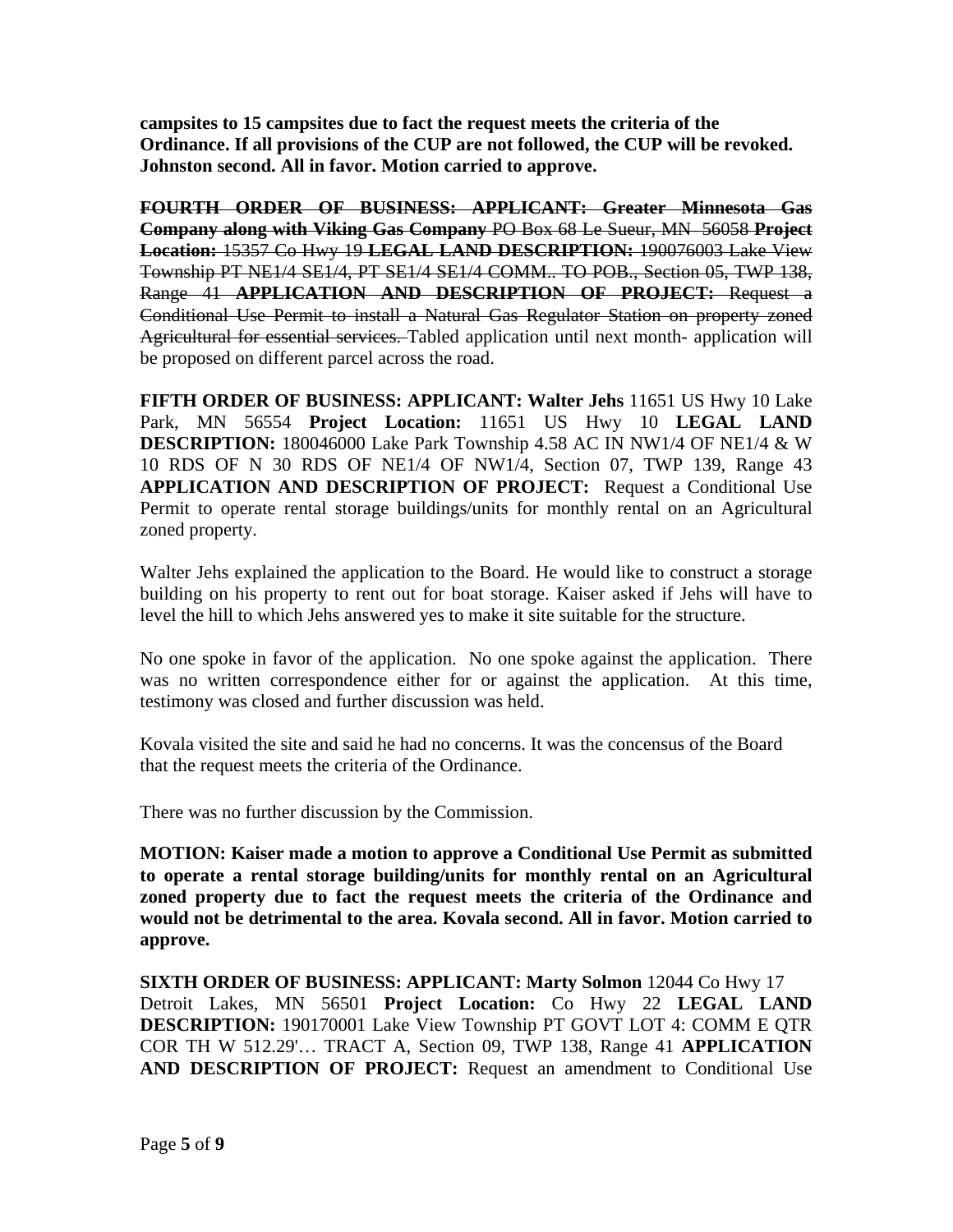Permit Document #607993 and #580088 to remove hill (haul out fill & level area) for future road for proposed residential development.

Marty Solmon explained the application to the Board. The first two years of the original CUP approved there was hardly anything removed. Last year very little was removed so Solmon has now went with a different contractor. Solmon's request is for a two year extension for a total amount of 100,000 cubic yards. Joe White on behalf of Landwehr Construction company addressed the Board. Landwehr were awarded the bid for the State Hwy 10 and 59 underpass project. The contract is done in November 2015. They are requesting two years so once they are done hauling out fill, the reclamation plan can be implemented for the property. Landwehr want to get started before the summer traffic gets busy. They project 40,000 yards taken out for the months of May and June. The trucks haul 20 yards per truck and they project up to 100 trucks a day for approximately 21 days a month with no hauling beyond November. The reclamation plan should take 3- 4 weeks.

No one spoke in favor of the application. Ken Shroyer, Dan Labat, Nancy Stensgard, and Matt Boeke spoke against the application. Some of the concerns expressed were: Traffic issues, Safety concerns, dust control, hours of operation, no weekend use, timeline before finished project, want stringent restrictions applied and enforced, noise, pedestrian use in the area, no weekends, no holidays, no We-Fest, reduce speed and add blinking signs requested. There was written correspondence from Larry and Bette Larson against the application. They stated similar concerns and felt there had been ample time and thought the previous years of permits granted to complete the work even if it meant finding an area to haul and store the fill needed to be removed. A reminder of over one hundred signatures were collected on a petition against granting Solmon his first permit to haul what was initially believed to be the only permit issued. The Board allowed Joe from Landwehr to address some of the concerns. They are contracted with the State with all NPDS permits required to keep roads clean, the job will be monitored for dust control, with the addition of chloride when needed, flag people added on County Rd 6, and restrict the drivers speed. They don't work holidays and normally are off by noon if a holiday is on Saturday and they do not begin until noon if a holiday is on Sunday. They will not be working during We-Fest week. They want to request hours of 6:30-6:30 Monday thru Friday- not typically Saturdays. Hauling loads to the south would not be an option, due to the contracting of the bid awarded was based on mileage also- the bid was awarded with the shortest haul route- so the closest route will be Co Hwy 6 to Hwy 59. All trucks have gravel shields. At this time, testimony was closed and further discussion was held.

Lien noted the last Cup stated there would be no further extensions. If anything were approved for the property they could place a time frame of November  $1<sup>st</sup>$ , 2015 for the hauling of fill and then the reclamation (onsite work) could be accomplished by the next summer. Kovala stated this was not the fault of the Board that Solmon was back with another request, he had previously stated he would get it hauled out and even haul it to be stored elsewhere until needed just to get the job accomplished. Moritz stated they could put an end date for the reclamation to be completed by June  $1<sup>st</sup>$ , 2016- so it is not the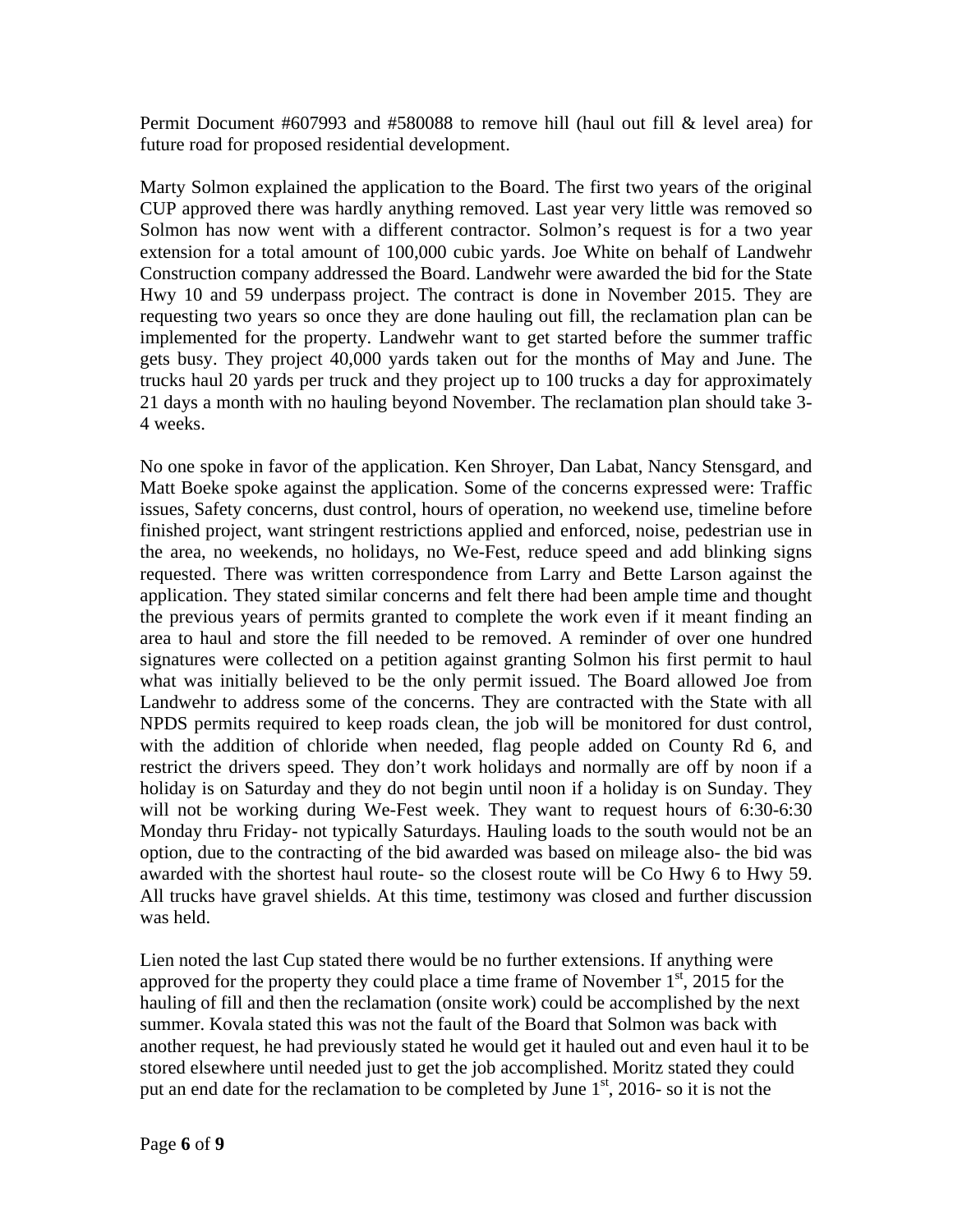entire season. Lien stated the State jobs are very restricted and the MN DOT is fussy on maintenance of haul roads which include flag people and dust control. Lien stated if the provision is added that they can no longer haul after November  $1<sup>st</sup>$  and then the reclamation takes place with no more hauling, this could be controlled. It was suggested that flashing lights be added on the County Road before and after the driveway were the trucks pull out during the hauling hours and Knutson added the County Engineer will have to approve the flashing lights/signs.

There was no further discussion by the Commission.

**MOTION: Kaiser made a motion to approve to amend the Conditional Use Permits Document #607993 and #580088 to haul out fill & complete reclamation of the site due to fact the request meets the criteria of the Ordinance. Stipulations of the amendment include: Hauling to be accomplished between date of approval and Novemeber 1st, 2015 with the hours of operation from 6:30 am to 6:30 pm Monday thru Friday. There will be flashing lights/signs on both sides of the pit/property when working, dust control measures implemented and the reclamation work on**  site will occur between November  $1^{st}$ , 2015 and no later than June  $1^{st}$ , 2016. **Seaworth second. All in favor except Kovala. Majority Ruled. Motion carried to approve.** 

**SEVENTH ORDER OF BUSINESS: APPLICANT: Michael & Lynette Erickson** 18157 Co Hwy 15 Audubon, MN 56511 **Project Location:** 18157 Co Hwy 15 **LEGAL LAND DESCRIPTION:** 020158001 Audubon Township PT GOVT LOT 4 & PT LOTS K & L (DRAINED LK MCKINSTRY).., Section 23, TWP 139, Range 42 **APPLICATION AND DESCRIPTION OF PROJECT:** Request a Conditional Use Permit to open a micro-distillery to make and sell distilled spirits on Agricultural zoned property.

Michael Erickson explained the application to the Board. He would like to start a distillary of flavored moonshine. The product is distilled with corn. Mortiz asked if Federal and State permits are required to which Erickson stated yes. Erickson stated he would like to run it like Richwood winery, where people can come onsite to taste test a product, then purchase the product to take home. There would be special events to include a tour and sampling of the product and eventually he will sell the product to businesses. His hours of operations requested include Wednesday thru Saturday 11:00- 8:00. Moritz asked what is done with the used mash to which Erickson stated they feed it to their animals and the cooling water is placed in a separate septic.

No one spoke in favor of the application. No one spoke against the application. There was no written correspondence either for or against the application. At this time, testimony was closed and further discussion was held.

Bruflodt stated these are becoming more and more common. Seaberg noted it will probably be more regulated being this is considered hard liquor. The Board agreed that the approval is for limited taste testing only, and that the property is not used as a bar.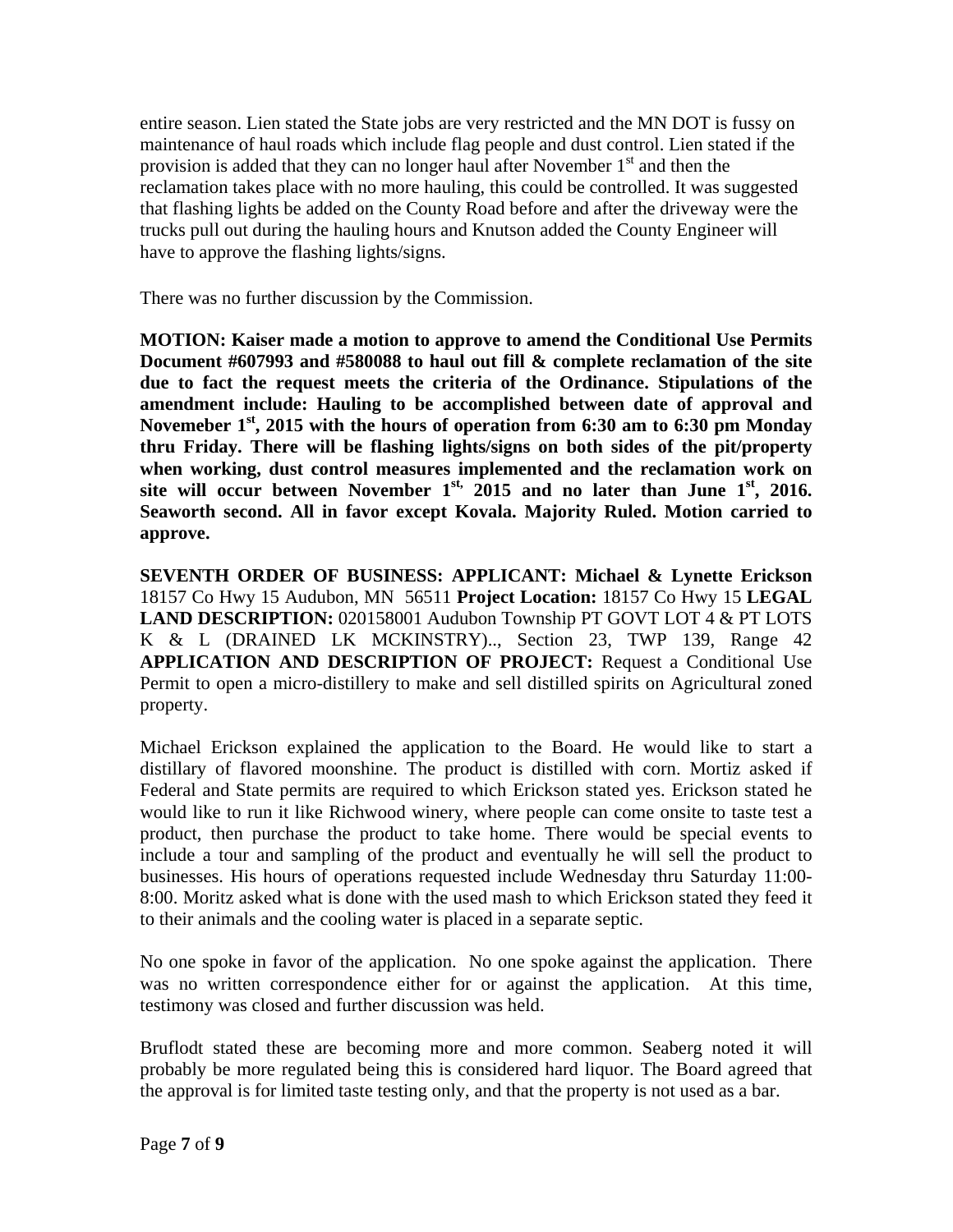It was the concensus of the Board that the request meets the criteria of the Ordinance.

There was no further discussion by the Commission.

**MOTION: Lien made a motion to approve a Conditional Use Permit as submitted to open a micro-distillery to make and sell distilled spirits due to fact the request meets the criteria of the Ordinance and would not be detrimental to the area. The micro-distillery is approved to be open (four) 4 days a week. Moritz second. All in favor. Motion carried to approve.** 

**EIGHTH ORDER OF BUSINESS: APPLICANT: GBR Dairy LLP** 27998 Co Hwy 9 Lake Park, MN 56554 **Project Location:** 27998 Co Hwy 9 **LEGAL LAND DESCRIPTION:** 070008001 Cuba Township LOT 1 & SE1/4 OF NE1/4 LESS S 3 RODS, Section 02, TWP 140, Range 43 **APPLICATION AND DESCRIPTION OF PROJECT:** Request an amendment to Conditional Use Permit Document #441729,  $\text{\#}427353$  and  $\text{\#}412123$  to expand to 2500 mature cows and 200 calves or 3540 animal units on an agricultural zoned property.

Patrick Balsiger with GBR Dairy LLP explained the application to the Board. The request is to expand the dairy operation. The barns have adequate room and the 3 existing lagoons are large enough for 1 year of storage. The facility is controlled by the State regulations and MPCA.

No one spoke in favor of the application. No one spoke against the application. There was no written correspondence either for or against the application. At this time, testimony was closed and further discussion was held.

Kaiser and Kovala shared with the Board that they were given an extended tour of the facility. They were impressed with the system to pump the manure by piping into local fields and "knifing" it into the fields. The barns are kept clean and there is minimal odor. It was the concensus of the Board that the request meets the criteria of the Ordinance.

There was no further discussion by the Commission.

**MOTION: Blomseth made a motion to amend the Conditional Use Permits Document #441729, #427353 and #412123 as submitted to expand to 2500 mature cows and 200 calves or 3540 animal units due to fact the request meets the criteria of the Ordinance and would not be detrimental to the area. Kaiser second. All in favor. Motion carried to approve.** 

**NINTH ORDER OF BUSINESS: FINAL PLAT: Grand View Estates- Third Supplemental Common Interest Community Plat:** Developers Kim Stokes and Brian Solum on behalf of Lakeside Estates LLC. Document #510978 & #602347. **\*\*REMOVED FROM AGENDA UNTIL FURTHER NOTICE.**